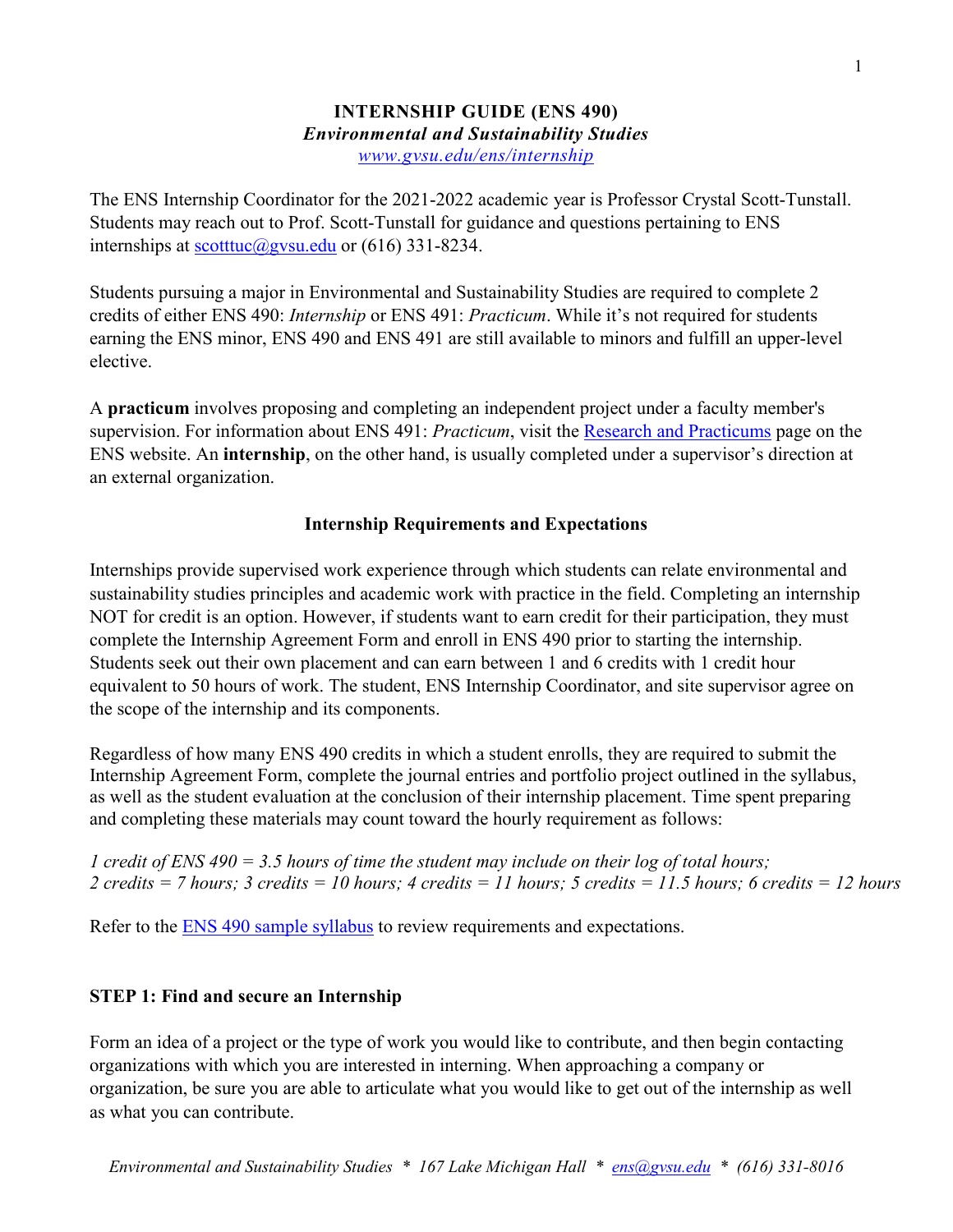Our [Community Engagement and Employment](https://www.gvsu.edu/ens/community-engagement-and-employment-resources-14.htm) Resources page is packed with ideas for leads in and around West Michigan and lists several online sites to check for internship and job postings.

The State of Michigan is a member of the National Council for State Authorization Reciprocity Agreements. As of March 2017, students are allowed to participate in internships in any state.

### **Connect with ENS**

- The ENS Internship Coordinator, [Prof. Scott-Tunstall,](mailto:scotttuc@gvsu.edu) is available to provide guidance and may have leads for you to consider.
- Follow ENS on social media [\(Facebook,](https://www.facebook.com/ensgvsu) [Instagram,](https://www.instagram.com/ensgvsu/) [Twitter\)](https://twitter.com/ensgvsu) to learn of internship opportunities as they're shared with us by area organizations.

## **Talk to your Faculty and Peers**

- Your classmates who have already completed an internship can often make great recommendations and referrals.
- Many faculty members are connected within the community and may have ideas of other potential internship sites.

# **Utilize the Career Center**

- GVSU's Career Center offers many [internship resources](https://www.gvsu.edu/careers/internship-145.htm) for you to explore-gysu.edu/careers/. You may schedule an appointment online or by calling (616) 331-3311.
- Consider applying for the [Career Center Internship Award](https://www.gvsu.edu/careers/career-center-internship-award-59.htm) or the First Generation Career [Support Award,](https://www.gvsu.edu/careers/career-center-internship-award-59.htm) scholarships available to students who are pursuing an unpaid, for-credit internship.

Once you receive and accept an offer from an agency to fulfill an internship, follow up with the ENS Internship Coordinator to confirm that the arrangements meet the criteria for ENS 490.

# **STEP 2: Complete the Online Internship Agreement Form**

After securing an internship, log into GVSU's [Internship Management System](https://www.gvsu.edu/careers/internship-agreement-form-60.htm) to complete the Internship Agreement Form. You will need to know your site supervisor's contact information (name, email, phone, and address). You may request 1-6 credits for your internship with 1 credit hour equivalent to 50 hours of work. In the "Description of Internship" field, you'll need to identify at least 3 key learning objectives for the internship that you and your site supervisor agree to achieve. Learning objectives should include the duties, responsibilities, and activities for meeting each objective.

Examples of learning objectives:

- *Develop and advance thorough, professional, and culturally-competent patient/provider communication skills*
- *Learn to design staged plans of care for clients and staff members*
- *Produce spread sheets documenting levels of care for clients and staff members*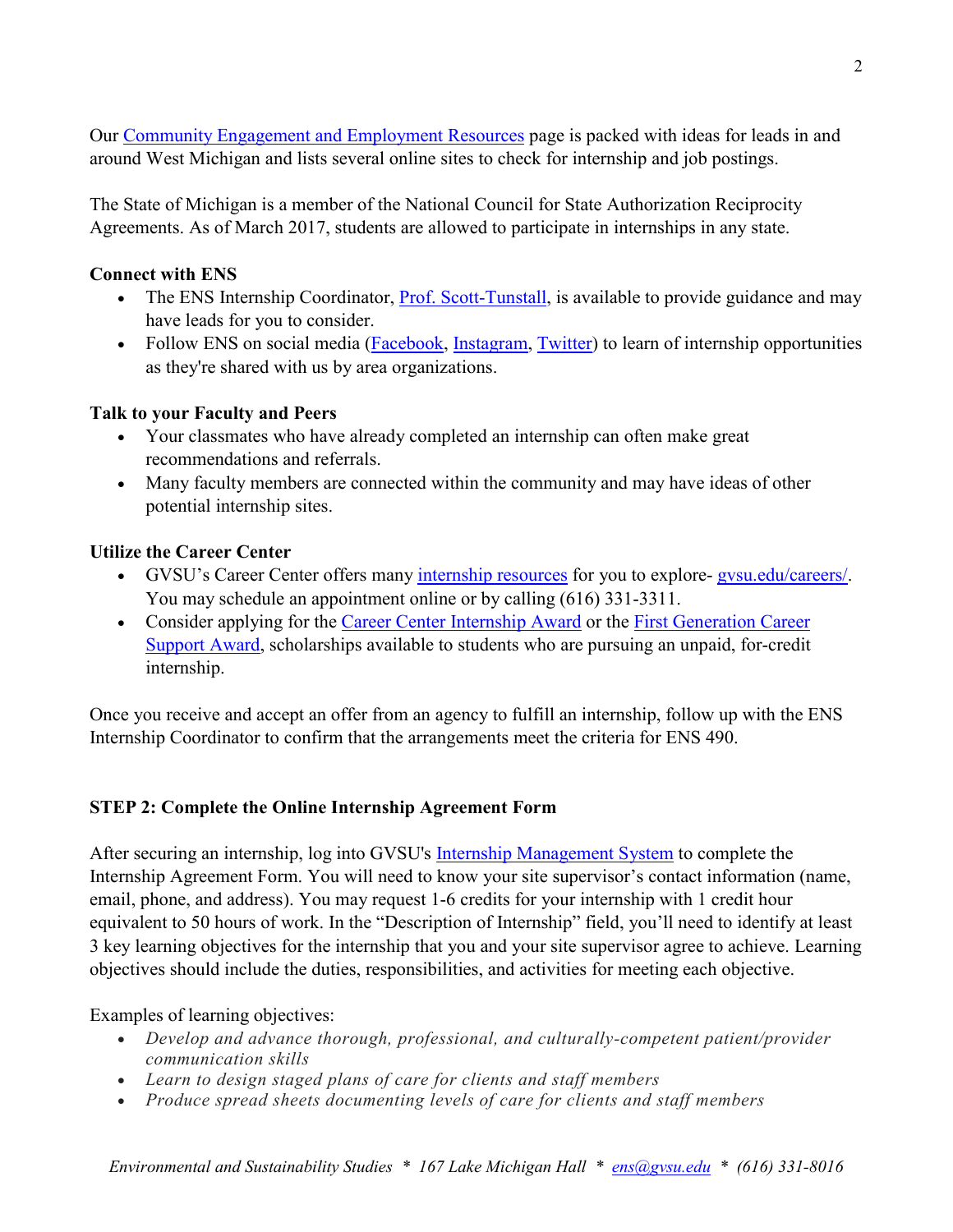If you're completing your internship during spring/summer, please note that the placement is for the duration of the full 12-week semester. At this time, ENS does not offer a condensed 6-week internship course. However, if an internship is secured after the spring/summer semester has already begun and the student has sufficient time to complete required hours and assignments, the ENS Program may permit a student to enroll after the Registrar's add/drop deadline on a case-by-case basis.

If you have any questions about the Internship Agreement Form, reach out to the ENS Internship Coordinator prior to submission. Please note that you cannot access your form in the Internship Management System once it has been submitted. If you need to make changes, contact the ENS Internship Coordinator.

## **STEP 3: Register for ENS 490**

Once you have submitted your online Internship Agreement Form, it will be reviewed by your site supervisor and the ENS Internship Coordinator. After your internship has been approved (based on the information provided on the form), you will then submit a request in Banner for a registration permit to enroll in ENS 490.

To initiate the registration permit request in Banner, follow these [Instructions for submitting](https://t.e2ma.net/click/8cjhpd/sodw0h1/gvinil)  [registration permits.](https://t.e2ma.net/click/8cjhpd/sodw0h1/gvinil) The section number of ENS 490 you register for should correlate with the number of credit hours you indicated on the Internship Agreement Form.

You will receive an automated email informing you whether or not your registration permit request was approved or denied. Once approval is granted, this does not automatically register you in the course. Usually, you must then manually enter the CRN in Banner to add the class to your schedule. Within Banner under "Register for Classes," the first menu item at the top is "Find Classes;" the next menu option to the right is "Enter CRNs." Go to "Enter CRNs" and then type the specific CRN to add the class to your schedule.

### **STEP 4: Complete the Internship and Required Assignments**

Prior to starting your internship, familiarize yourself with common expectations and best practices for making your internship placement a success for both you and the organization. Read through these [Helpful Internship Tips.](https://www.gvsu.edu/cms4/asset/B182EA29-9708-4F6A-1149B443A4F0048B/starting_your_internship-_helpful_tips_ens(3).doc) We encourage you to seek out other resources as well.

There is no "class" to attend for ENS 490 - you will be learning on the job. Your grade for the internship will be based on the assignments you turn in to the ENS Internship Coordinator, as well as your site supervisor's evaluation.

Upon completion of ENS 490, you will receive a grade of "credit" or "no credit," as opposed to a letter grade (A-F).